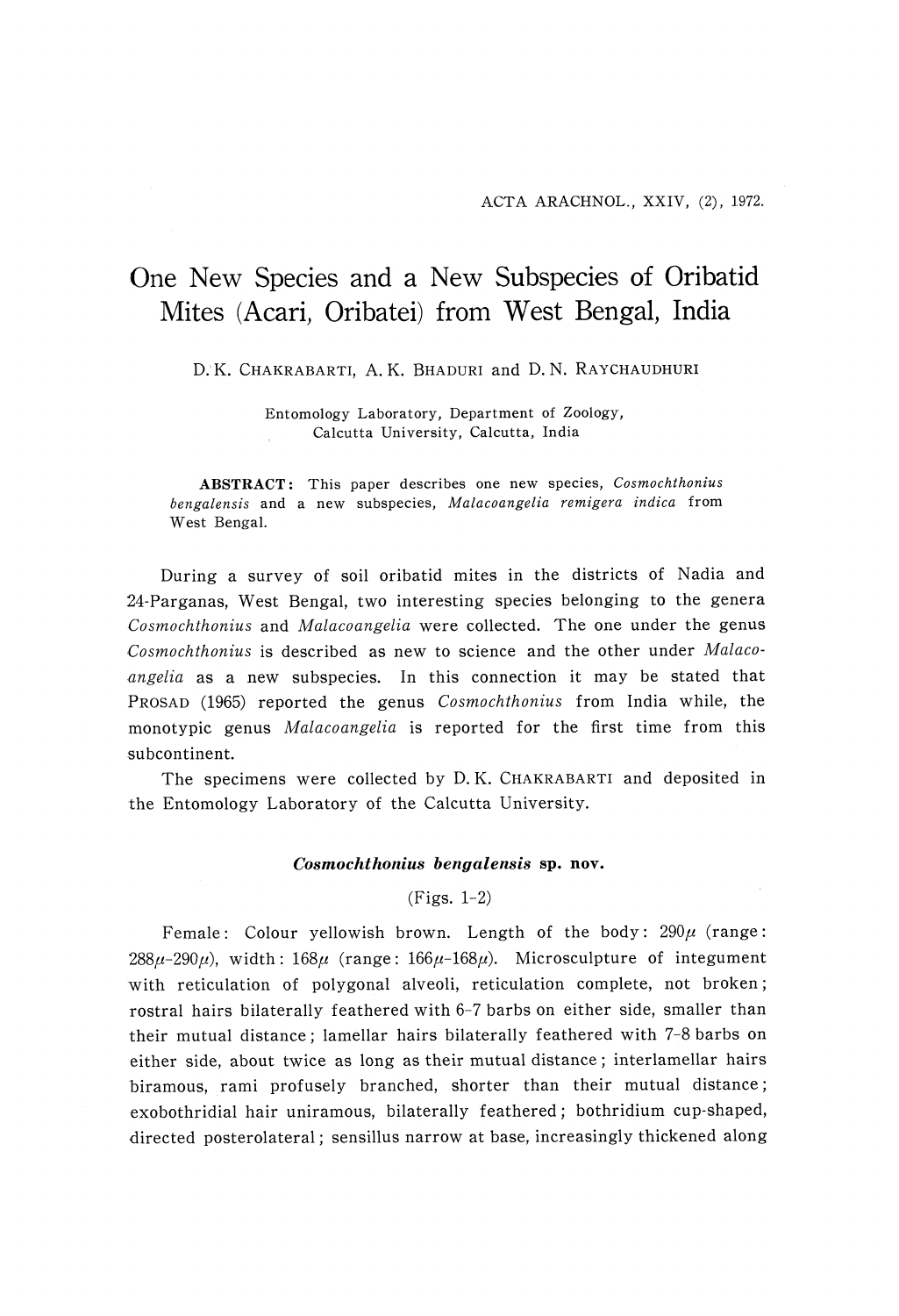

Fig. 1. Cosmochthonius bengalensis sp. nov., dorsum; ro-rostral hair, la-lamellar hair, in-interlamellar hair, ex-exobothridial hair, ss-sensillus,  $c_1$ ,  $c_2$ ,  $c_3$ ,  $d_1$ ,  $d_2$ ,  $d_3$ ,  $e_1$ , e<sub>2</sub>,  $f_1$ ,  $f_2$ ,  $h_1$ ,  $h_2$ ,  $h_3$ , and  $p_5$ -notogastral hairs.



 $\overline{\overline{\text{O}}\text{Im}\text{m}}$ 

खूँ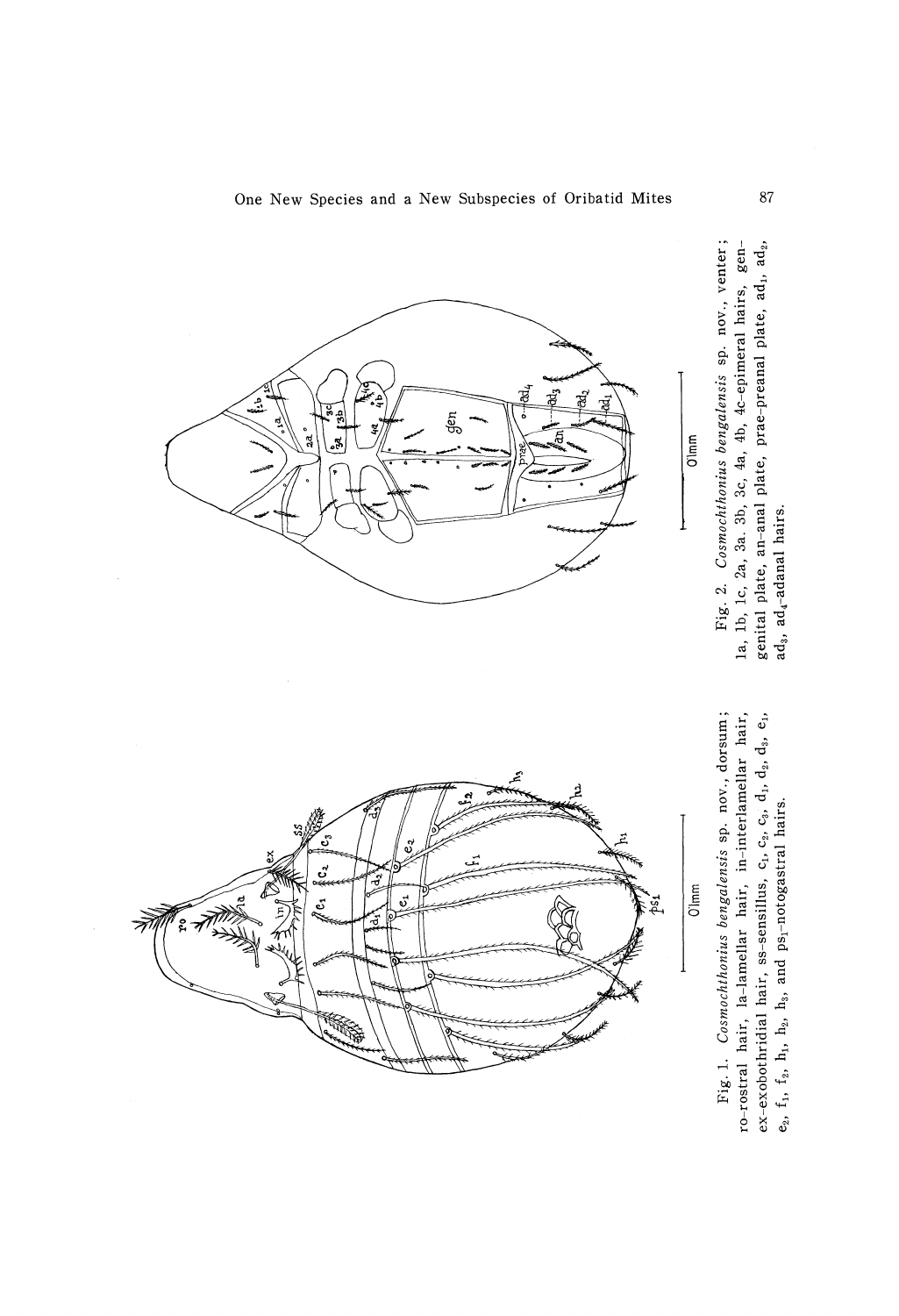its length posteriorly, densely setose at distal end.

 All the notogastral hairs finely barbed on both sides, hairs on segment III equidistant,  $e_1$  and  $e_2$  158 $\mu$  and 152 $\mu$  long respectively,  $d_1$  and  $d_2$  26 $\mu$  and.  $36\mu$  long respectively, situated on the median part of segment II,  $d_3$  49 $\mu$ long, distance between  $d_1 - d_2$  nearly half that of  $d_2 - d_3$ ;  $c_1$ ,  $c_2$ ,  $c_3$ , on segment I more or less of equal length, finely feathered bilaterally, distance between  $c_1-c_2$  equal to the distance between  $c_2-c_3$ ; 4 pairs of plumose hairs situated at the posterolateral margin of notogaster become progressively shorter posteriorly.

 Ventrally, epimeres partly obscured by legs, all epimeres separate, epi meral setae bilaterally feathered, epimeral setal formula 3-1-3-3; genital. plates large, roughly rectangular in outline; of the 10 pairs of genital hairs 8 pairs arranged medially while the rest 2 pairs arranged towards the middle and peripheral part of each plate, genital hairs on average  $19\mu$  long, finely feathered bilaterally ; anterior margin of preanal plate more or less straight, posterior margin convex; 3 pairs of anal hairs thickly feathered bilaterally,  $16\mu$  long, inserted towards the inner margin of anal plate; 4 pairs of adanal hairs densely feathered bilaterally, their main axes gradually thicker and longer posteriorly.

Tarsi I-IV bidactyle, claws sickle-shaped, equally thick and curved.

Holotype: adult  $\varphi$ , INDIA: Bethuadahari forest, Krishnagar (West Bengal), 6. XII. 1970, from rotten leaves of Shorea robusta near a pond;; paratypes: one adult  $\varphi$ , same data as holotype, and one adult  $\varphi$ , Chakraberia Road, Calcutta, 22. VII. 1972, from humus under decaying trunk of Musa sapientum.

Remarks: The new species comes close to C. emmae BERLESE, 1910, in the presence of bidactyle tarsi I-IV, but can easily be distinguished from the latter in the absence of peculier leaf-shaped notogastral hairs. It also resembles the Ghanian species of C. lanatus redescribed and figured by WALLWORK (1960) in a number of characters, but the presence of bidactyle tarsi I-IV, uniramous, bilaterally feathered, rostral, lamellar and exobothridial hairs and the form of hairs on the posterolateral margin of notogaster, the complete, polygonal reticulated microsculpture of the integument separate the Indian species from the Ghanian one.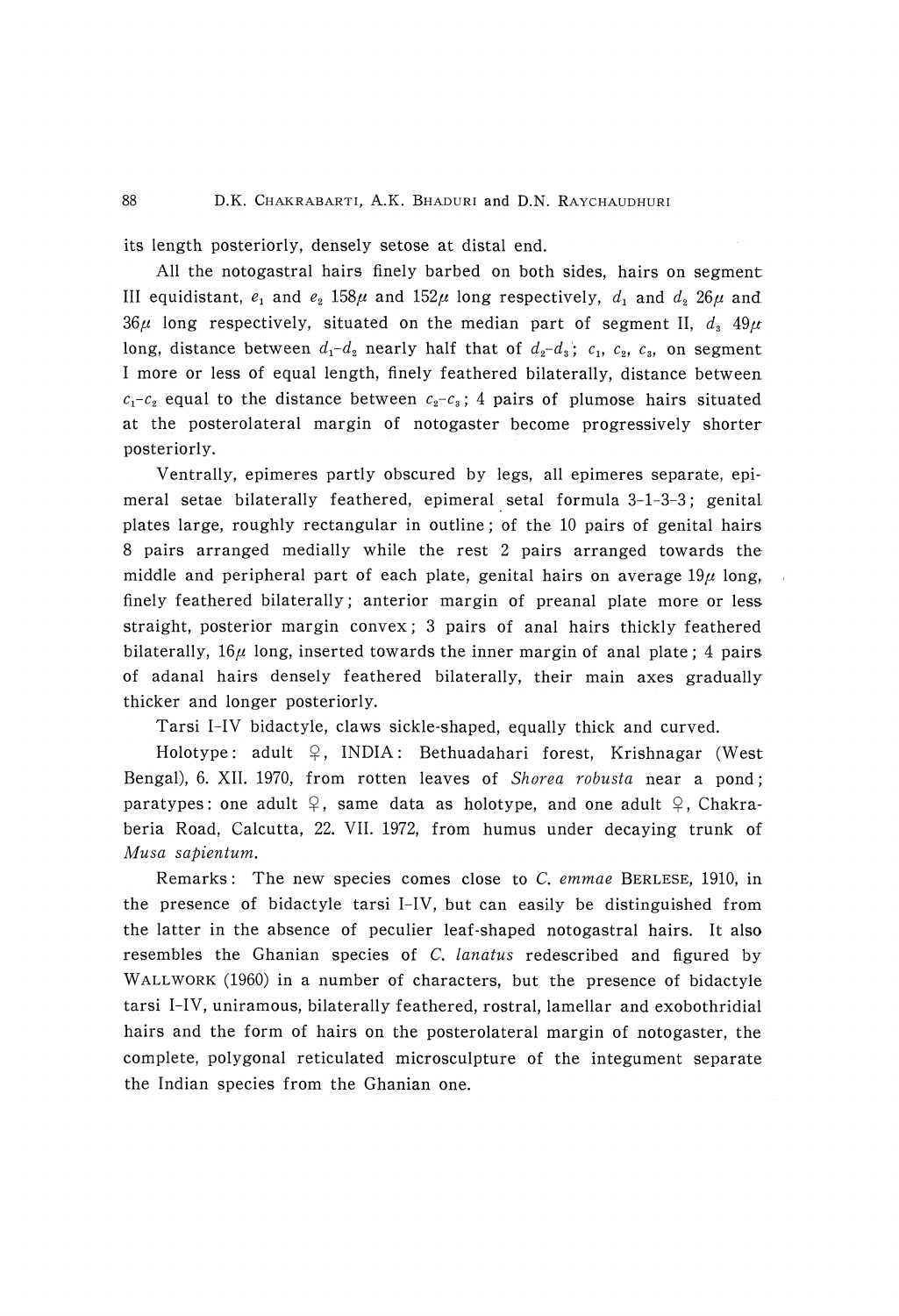### Malacoangelia remigera indica subsp. nov.

## (Fig. 3)

Female: Colour dark brown. Length of the body:  $353\mu$  (range:  $340\mu$ - $353\mu$ ; width:  $198\mu$  (range:  $177\mu$ -214 $\mu$ ).

 The present material collected from the districts of Nadia and 24- Parganas, West Bengal agrees with M. remigera BERLESE, 1913, redescribed by GRANDJEAN (1935) in almost all the characters except in the typically



 Fig. 3. Malacoangelia remigera indica subsp. nov., prodorsum ; ro-rostral hair, la-lamellar hair, in-interlamellar hair, exexobothridial hair, ss-sensillus.

club-shaped rostral hairs. Further the present species differs from the additional description and figure of M. remigera collected at Ghana by WALLWORK (1960) in having 8 barbs in the inner margin of the sensillus (4-6 barbs in Ghanian species) and the tip of the sensillus without bifurcation (bifid in Ghanian one).

 In view of the differences mentioned above, it is considered as a new subspecies of M. remigera BERLESE, 1913.

Holotype: adult  $\varphi$ , INDIA: Guari Bazar, Krishnagar (West. Bengal), 13. X. 1971, from rotten leaves of Bambusa sp., paratypes:

3 adult  $\varphi \varphi$ , same data as holotype, 3 adult  $\varphi \varphi$ , Malopara, Krishnagar, 10. X. 1971, from compost heaps near a pond and 4 adult  $\varphi \varphi$ , Nimta, Belgharia (West Bengal), 29. V. 1971, from rotten leaves of Bambusa sp.

Acknowledgements: The authors are grateful to Dr. D.N. GANGULY, Professor and Head of the Department of Zoology, Calcutta University for laboratory facilities and to Dr. S. K. BHATTACHARYA, Zoological Survey of India, for valuable suggestions.